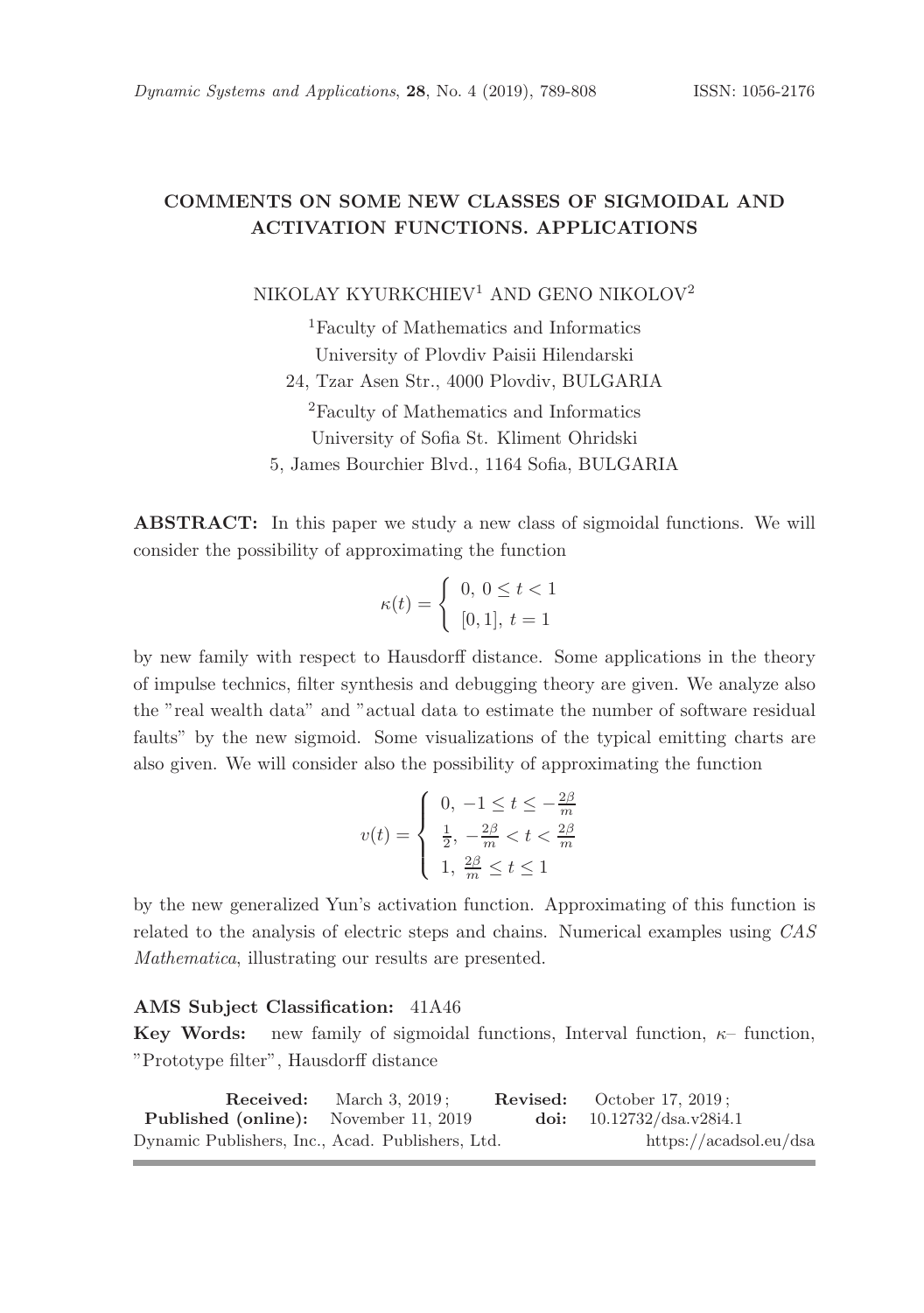## 1. INTRODUCTION AND PRELIMINARIES

Sigmoidal functions (also known as "activation functions") find multiple applications to population dynamics, artificial neural networks, antenna–feeder technique, debugging theory and others  $[1]$ – $[11]$ ,  $[21]$ – $[35]$ .

**Definition 1.** The  $\kappa$  function is defined by

$$
\kappa(t) = \begin{cases} 0, \ 0 \le t < 1 \\ [0, 1], \ t = 1 \end{cases} \tag{1}
$$

**Definition 2.** [12] The Hausdorff distance (the H-distance)  $\rho(f, g)$  between two interval functions f, g on  $\Omega \subseteq \mathbb{R}$ , is the distance between their completed graphs  $F(f)$ and  $F(g)$  considered as closed subsets of  $\Omega \times \mathbb{R}$ .

More precisely,

$$
\rho(f,g) = \max\{\sup_{A \in F(f)} \inf_{B \in F(g)} ||A - B||, \sup_{B \in F(g)} \inf_{A \in F(f)} ||A - B||\},\tag{2}
$$

wherein  $||.||$  is any norm in  $\mathbb{R}^2$ , e. g. the maximum norm  $||(t, x)|| = \max\{|t|, |x|\};$ hence the distance between the points  $A = (t_A, x_A), B = (t_B, x_B)$  in  $\mathbb{R}^2$  is  $||A - B|| =$  $max(|t_A - t_B|, |x_A - x_B|).$ 

**Definition 3.** The new class of sigmoid functions in the interval  $[0, 1)$  is defined by:

$$
M(t) = 1 - \left(\frac{\frac{1+d^{\frac{1}{m}}}{1-d^{\frac{1}{m}}}-t^{\beta}}{\frac{1+d^{\frac{1}{m}}}{1-d^{\frac{1}{m}}}+t^{\beta}}\right)^{m}.
$$
 (3)

We will explicitly point out that the functions of type  $\left(\frac{\alpha^{\beta}+t^{\beta}}{\alpha^{\beta}-t^{\beta}}\right)$  $\left(\frac{\alpha^{\beta}+t^{\beta}}{\alpha^{\beta}-t^{\beta}}\right)^k$  have been used substantially by Dombi, Jonas, Toth and Arva in generating the proposed new "omega probability distribution" [10] (see, also [36]).

It is known that for the value of the best Hausdorff approximation of the function

$$
\kappa^*(t) = \begin{cases} 0, \ 0 \le t \in [-1, 1) \\ 1, \ t = 1 \end{cases}
$$

by algebraic polynomial of degree less than  $n$ 

$$
P(t) = \delta T_n \left(\frac{2t + \delta}{2 - \delta}\right)
$$

 $(T_n(t)$  is the Chebyshev polynomial, see, Fig. 1) the following is valid [12]: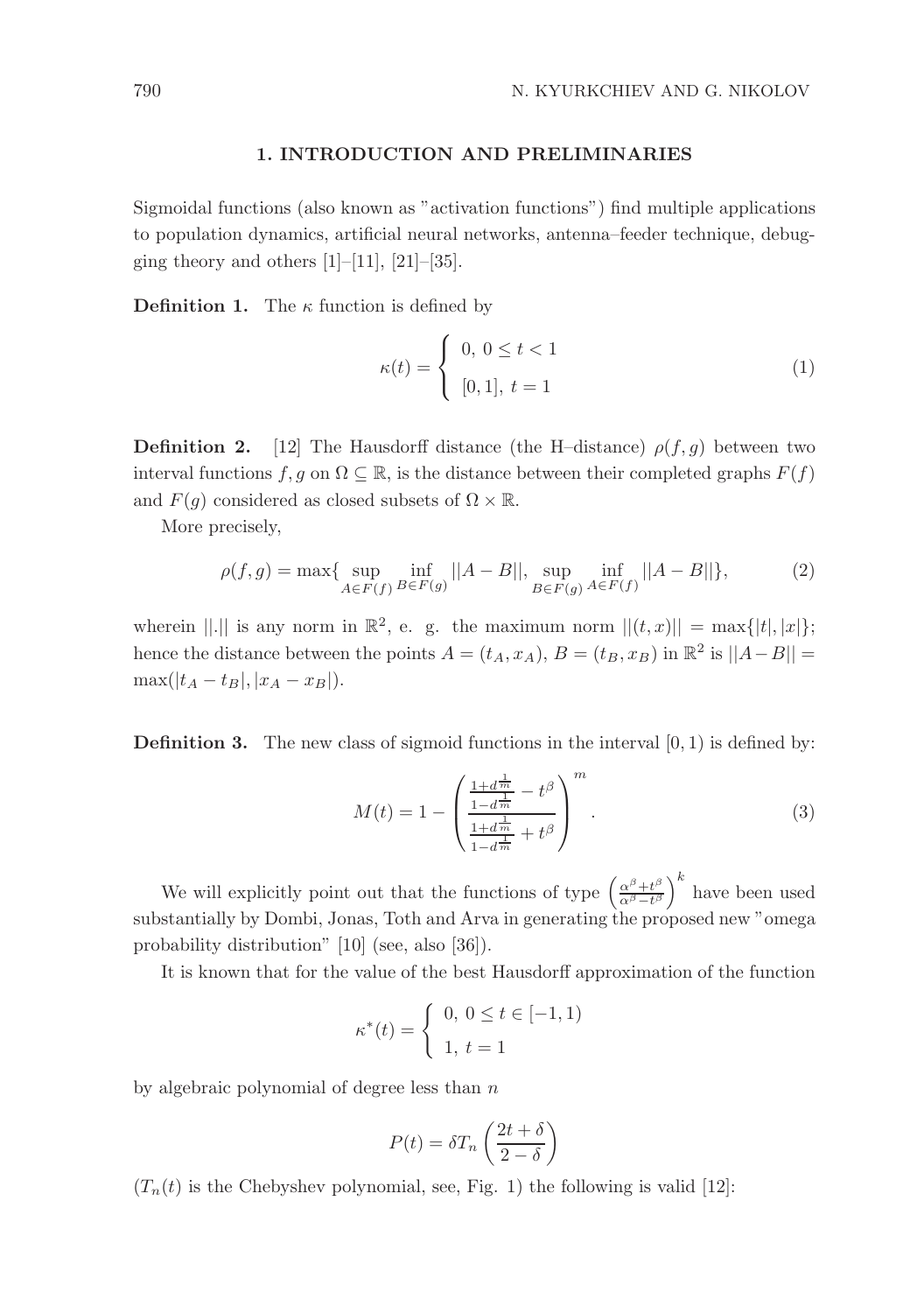

Figure 1: The polynomial of the best Hausdorff distance;  $n = 19$ ;  $E_n(\kappa^*) =$ 0.02571612 (see, [11].



Figure 2: The impulse function  $v(t)$  for  $\beta = 11$ ;  $m = 32$ .

$$
\delta = 2\left(\frac{\ln n}{n}\right)^2 + O\left(\frac{\ln n}{n^2}\right).
$$

**Definition 4.** The typical example of impulse function  $v(t)$  is the following (see, Fig. 2)

$$
v(t) = \begin{cases} 0, & -1 \le t \le -\frac{2\beta}{m} \\ \frac{1}{2}, & -\frac{2\beta}{m} < t < \frac{2\beta}{m} \\ 1, & \frac{2\beta}{m} \le t \le 1. \end{cases}
$$
(4)

Approximating of this function is related to the analysis of electric steps and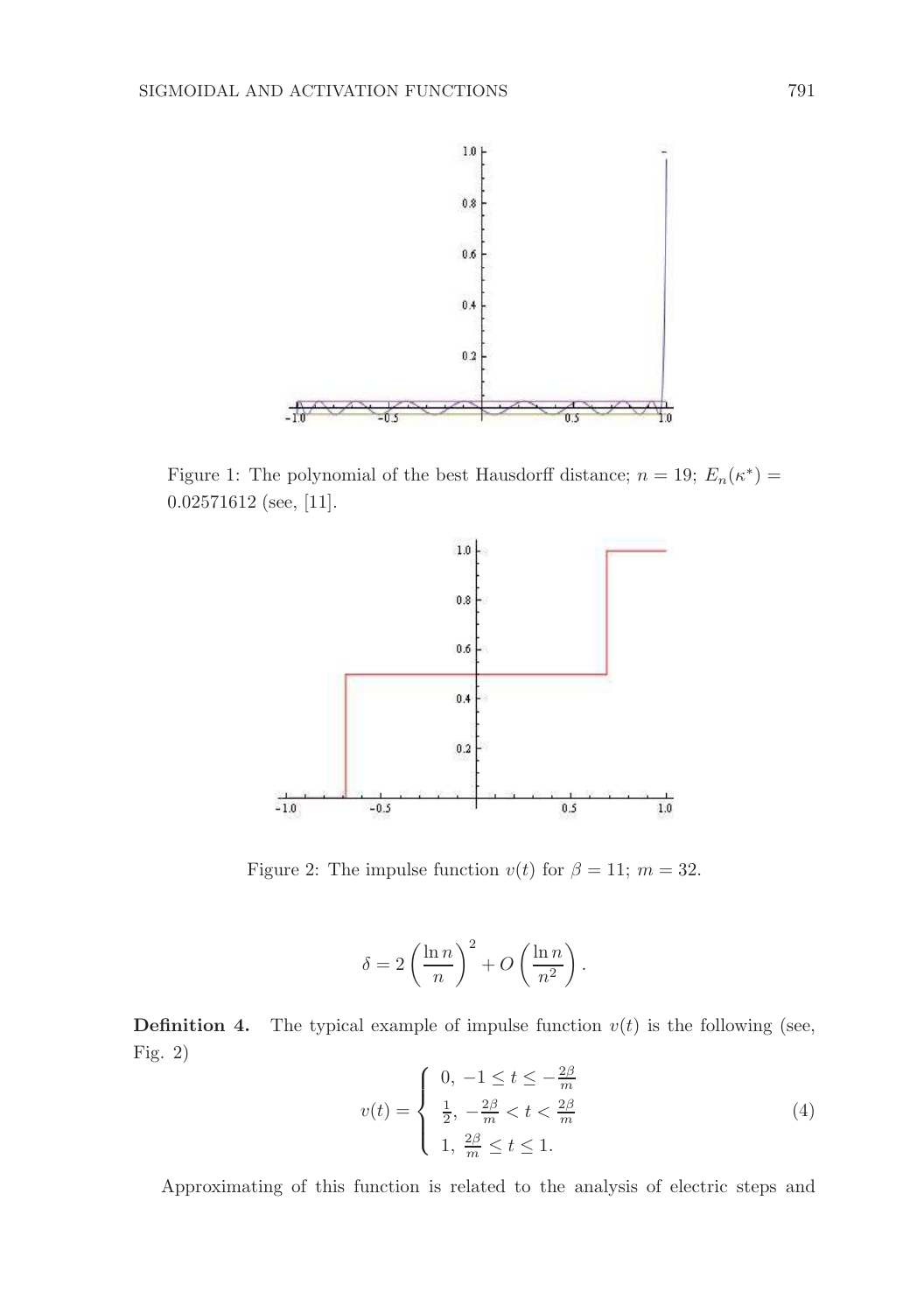

Figure 3: The sigmoid  $M(t)$  for  $\beta = 2$ ;  $d = 0.0001$ ;  $m = 1.5$ .

chains.

Definition 5. We define the following generalized Yun's activation function [7]–[8] by:

$$
W(t) = \frac{(1+t^{\beta})^m}{(1+t^{\beta})^m + (1-t^{\beta})^m}
$$
\n(5)

where  $\beta$  is odd and  $\frac{2\beta}{m} < 1$ .

The basic approaches for approximation of functions and point sets of the plane by algebraic and trigonometric polynomials with respect to Hausdorff distance (H– distance) are connected to the work and achievements of Bl. Sendov who established a Bulgarian school in Approximation theory, particularly developing the theory of Hausdorff approximations.

For some basic results about H–continuous functions and their application to problems in abstract areas such as Real Analysis, Approximation Theory and Set–valued Analysis see, [13]–[19]. For other applications of Hausdorff distance, see [52].

## 2. MAIN RESULTS

## 2.1. SOME PROPERTIES OF THE FUNCTION  $M(T)$

As long as the function  $M(t)$  can be considered as an "activation function" in the interval  $[0, 1)$  (see for instance Fig. 3), in this article we will consider the possibility of approximating the function  $\kappa(t)$  with the new family in respect of Hausdorff distance.

The Hausdorff distance d between the  $\kappa(t)$  and the sigmoidal function  $M(t)$  satisfies (see, Fig.  $4 - Fig. 6$ )

$$
M(1) = 1 - d \tag{6}
$$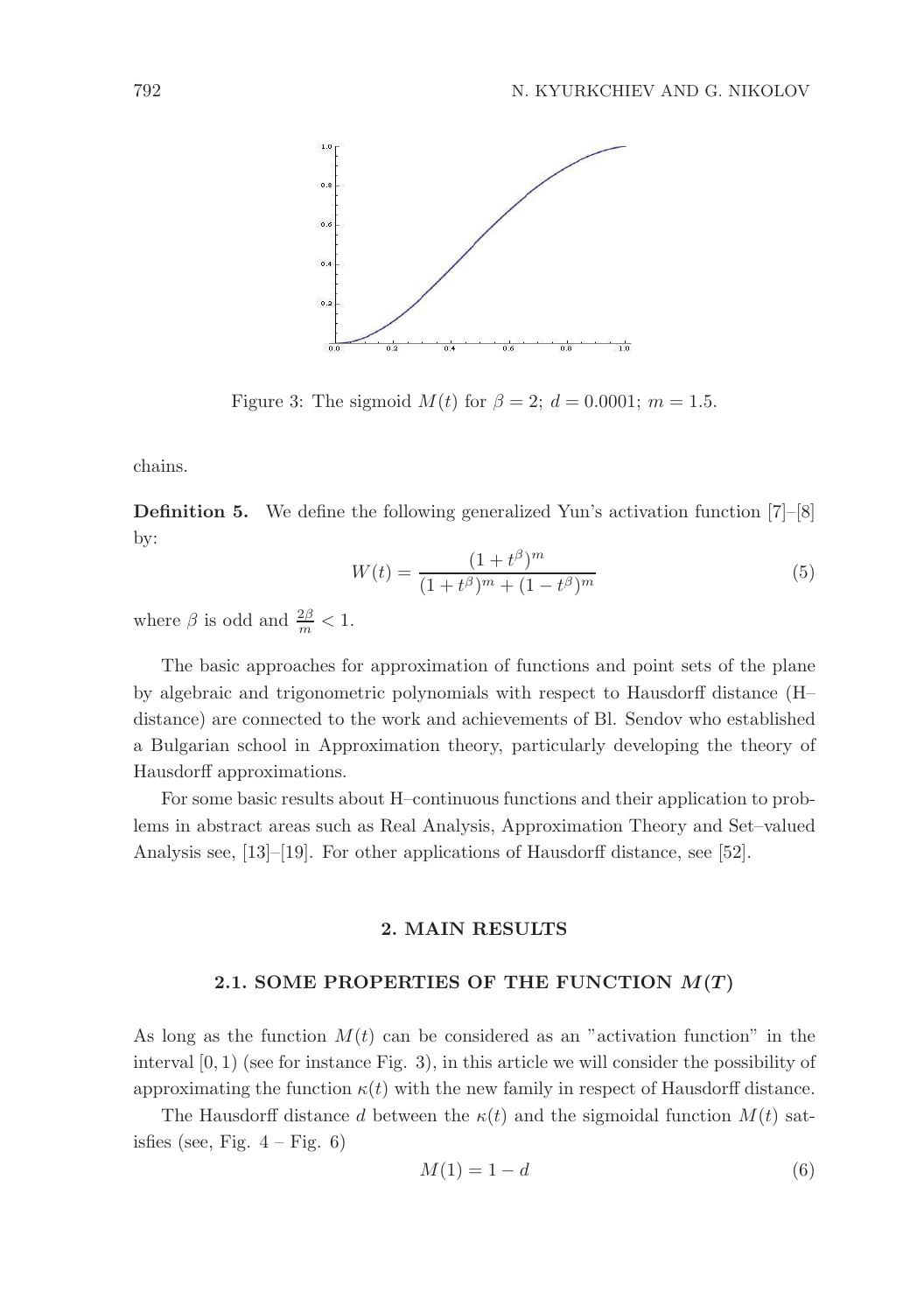

Figure 4: The sigmoid  $M(t)$  for  $m = 14$ ;  $\beta = 17.0138$ ; H-distance  $d = 0.14$ .



Figure 5: The sigmoid  $M(t)$  for  $m = 2$ ;  $\beta = 28.3028$ ; H-distance  $d = 0.1$ .



Figure 6: The sigmoid  $M(t)$  for  $m = 2$ ;  $\beta = 76.0654$ ; H-distance  $d = 0.05$ .

$$
M(1-d) = 1 - \left(\frac{\frac{1+d^{\frac{1}{m}}}{1-d^{\frac{1}{m}}}}{\frac{1+d^{\frac{1}{m}}}{1-d^{\frac{1}{m}}} + (1-d)^{\beta}}\right)^m = d.
$$
 (7)

Obviously, equality (6) is fulfilled. At set values of parameters m and  $\beta$ , the value  $d$  searched is calculated from the nonlinear equation  $(7)$ . With some constraints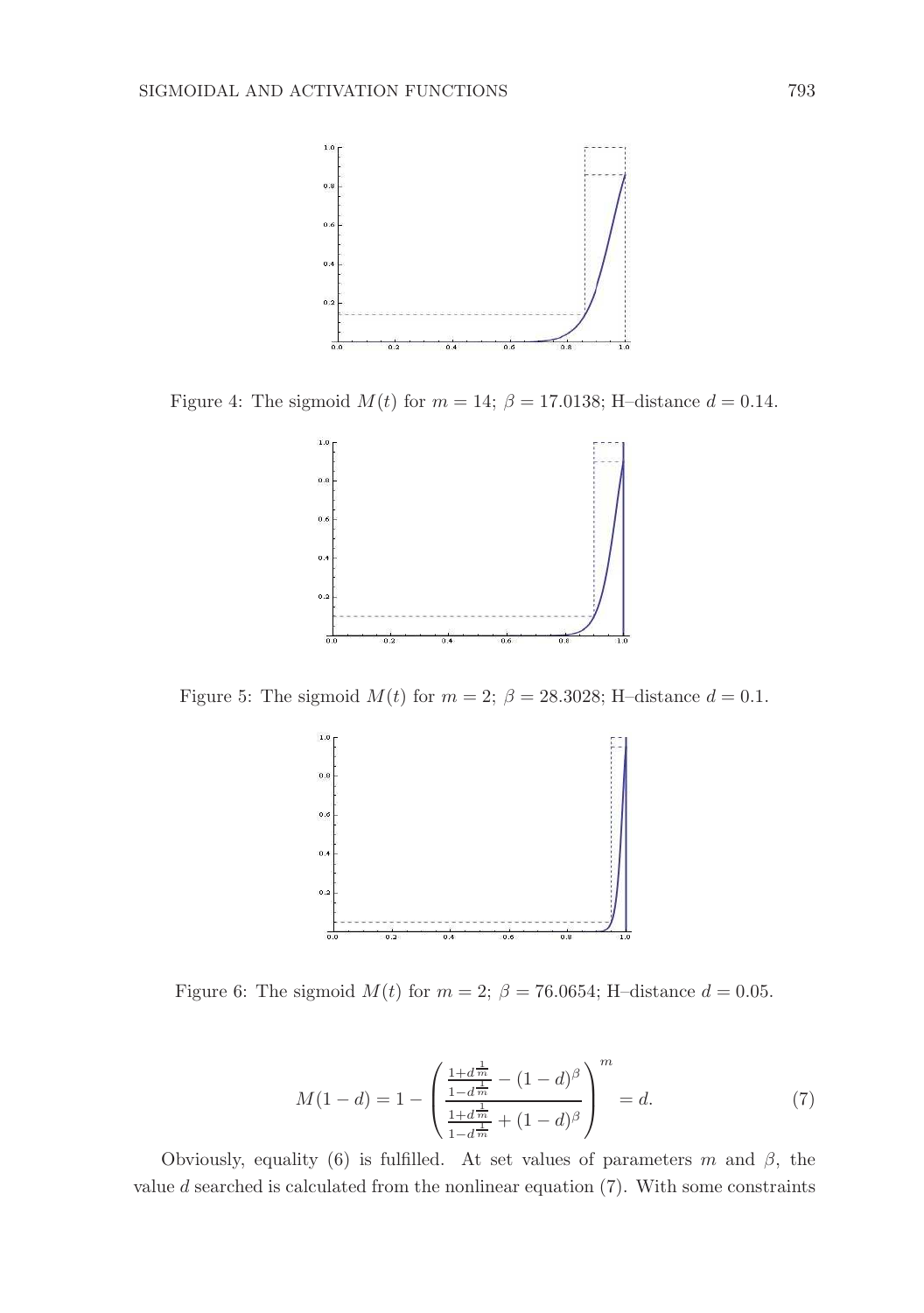

Figure 7: The function  $W(t)$  for  $m = 24$ ;  $\beta = 3$ ; H-distance  $d = 0.104791$ .

imposed on these parameters, it can be shown that the nonlinear equation (7) has a positive root for d. A precise result can be found in Section 4. Approximations of the  $\kappa(t)$  by family  $M(t)$  for various m and  $\beta$  are visualized on Fig. 4 – Fig. 6.

# 2.2. SOME PROPERTIES OF THE GENERALIZED YUN'S ACTIVATION FUNCTION  $W(T)$

For the one–sided Hausdorff distance between  $v(t)$  and  $W(t)$  is valid:

$$
W\left(\frac{\beta}{m} + d\right) = 1 - d.\tag{8}
$$

At set values of parameters m and  $\beta$ , the value d searched is calculated from the nonlinear equation (8).

Approximations of the  $v(t)$  by family  $W(t)$  for various m and  $\beta$  are visualized on Fig.  $7 -$  Fig. 9.

From Figures  $7 - 9$ , we see that the "saturation" is faster.

## 3. SOME APPLICATIONS

#### 3.1. APPROXIMATING THE "REAL WEALTH DATA"

For example the appropriate lest–square fitting of the real wealth data by the model

$$
M^*(t) = \omega M(t) \tag{9}
$$

yields for  $m = 68$ ;  $\beta = 16.0979$ ,  $d = 1 \times 10^{-14}$ ,  $\omega = 27638.4$  (see, Fig. 10).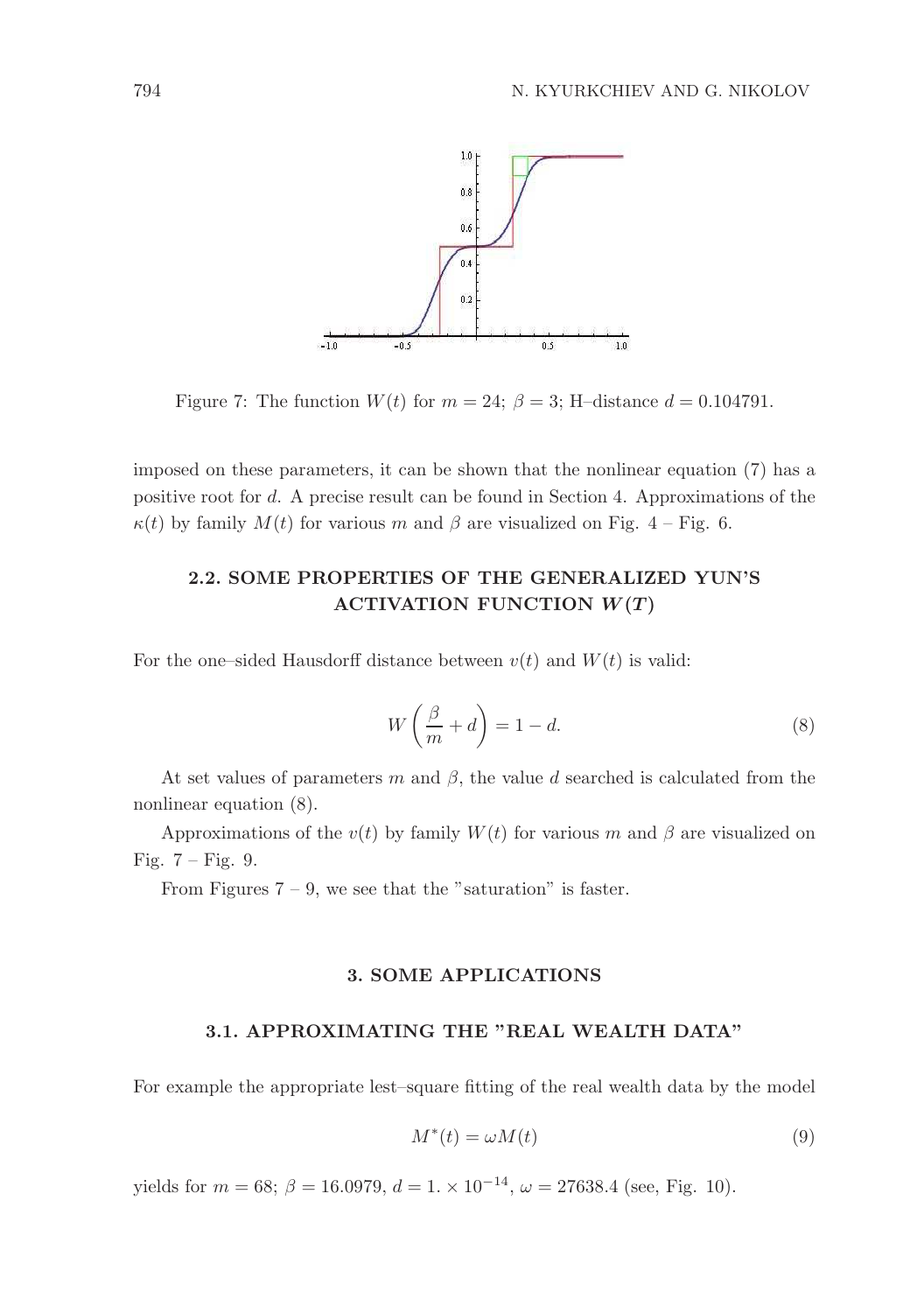#### SIGMOIDAL AND ACTIVATION FUNCTIONS 795



Figure 8: The function  $W(t)$  for  $m = 24$ ;  $\beta = 7$ ; H-distance  $d = 0.0734997$ .



Figure 9: The function  $W(t)$  for  $m = 52$ ;  $\beta = 21$ ; H-distance  $d = 0.0394412$ .

# 3.2. APPLICATION IN THE THEORY OF IMPULSE TECHNICS

The results have independent significance in the study of issues related to neural networks and impulse technics.

For example, after the substitution  $t = kl \cos \theta + a$ , where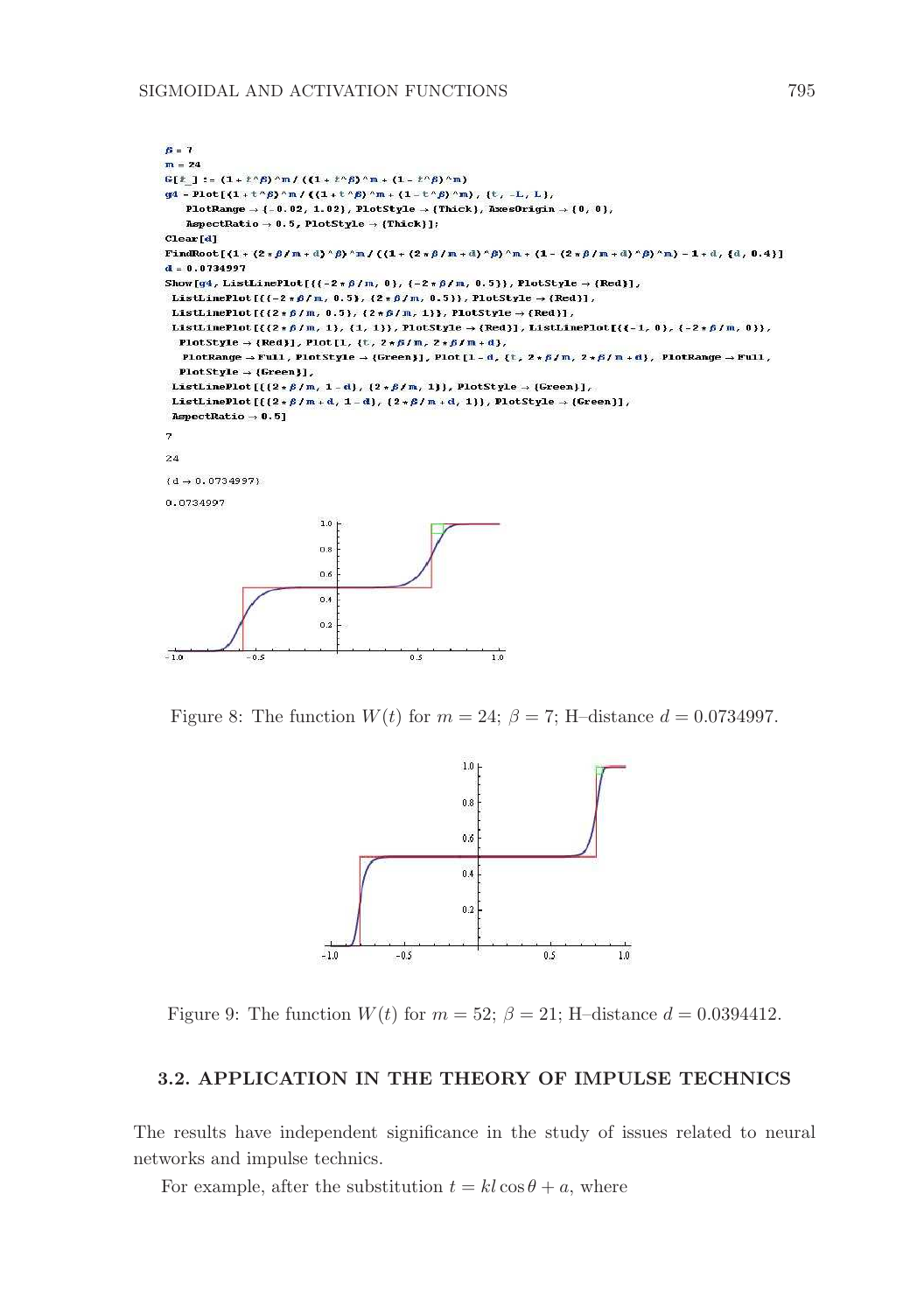

Figure 10: The fitted model  $M^*(t)$ .

- $-k = \frac{2\pi}{\lambda}, \lambda$  is the wave length;
- $a$  is the phase difference:
- $-\theta$  is the azimuthal angle;
- l is the distance between the emitters  $(l = \frac{\lambda}{2}$  is fixed),

the our model gives typical emitting chart of antenna factor (see, Fig.  $11 - Fig. 12$ ).

Of course, the question of the practical realization of the activation functions which are generated as emitting charts remains open.

Remark. In many cases it is important for the specialists working in this field to pre-set the magnitude d associated with the "noise in the antenna".

In this setting and fixed parameters: a, m;  $\lambda$ , the unknown quantity  $\beta$  can be calculated as the root of the nonlinear equation (7).

# 3.3. APPROXIMATING THE "ACTUAL DATA TO ESTIMATE THE NUMBER OF SOFTWARE RESIDUAL FAULTS"

We analyze the following data [37]–[38] (see, Fig. 13)

After that using the model  $M^*(t)$  for  $\omega = 5186$ ,  $m = 10$ ,  $d = 0.97$  and  $\beta = 1.1752$ we obtain the fitted model (see, Fig. 14).

# 3.4. FILTERS, DESIGNED BY APPROXIMATION OF THE FUNCTION  $\kappa$

For the first time similar problem was discussed by Sendov, Shinev and Kyurkchiev in [39] as a natural research continuation of the possibility for design of Hausdorff type diagram functions and examination of linear antenna grids.

Details could be found in [40]–[43].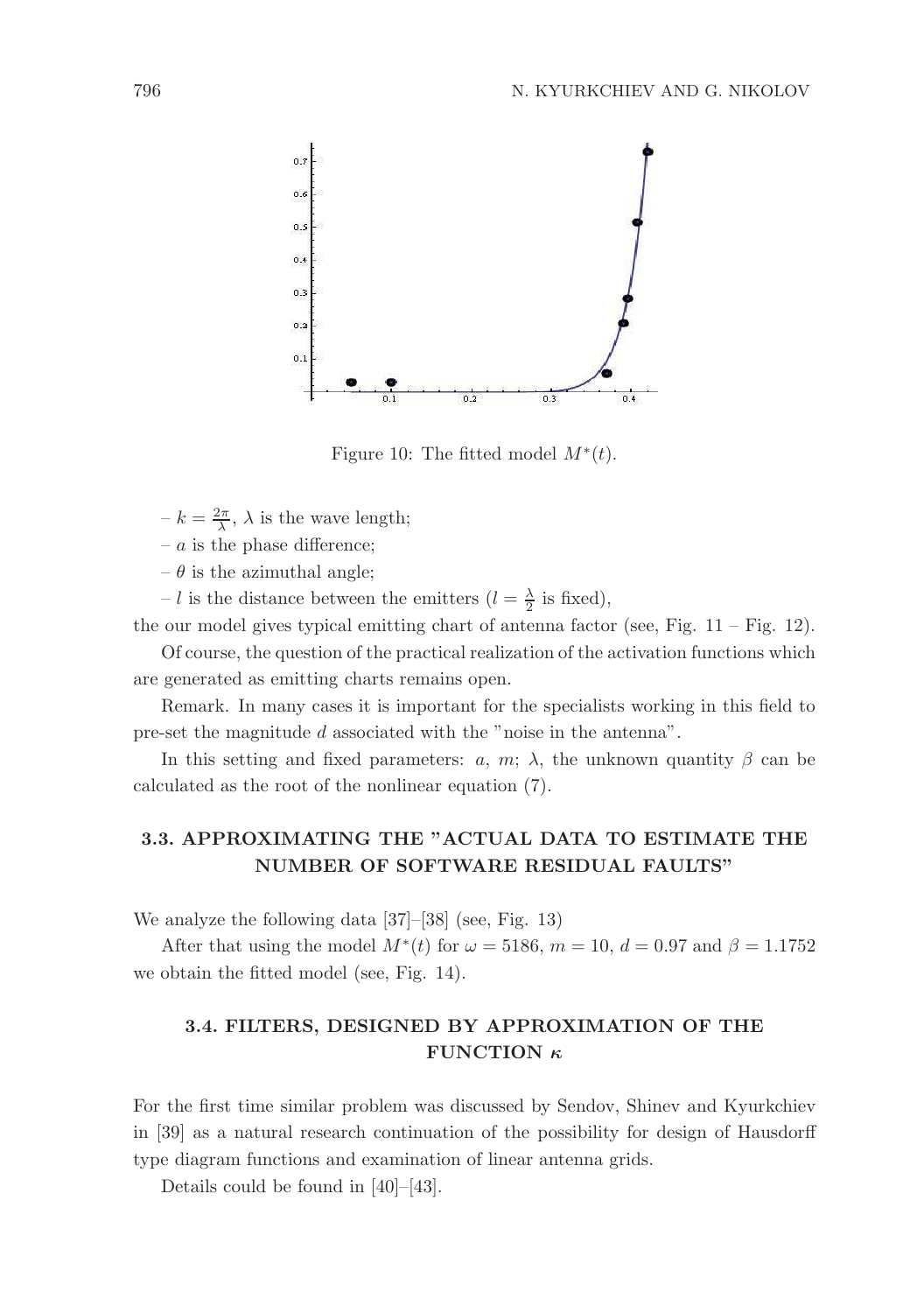

Figure 11: Typical emitting chart for  $\beta = 14$ ;  $a = 0.02$ ;  $m = 1$ ;  $d = 0.001$ .



Figure 12: Typical emitting chart for  $\beta = 8$ ;  $a = -0.0001$ ;  $m = 4$ ;  $d =$ 0.00005.

The polynomial of the best Hausdorff approximation of the function  $\kappa$ , is used in practice for different goals in the field of filter synthesis [44]–[45].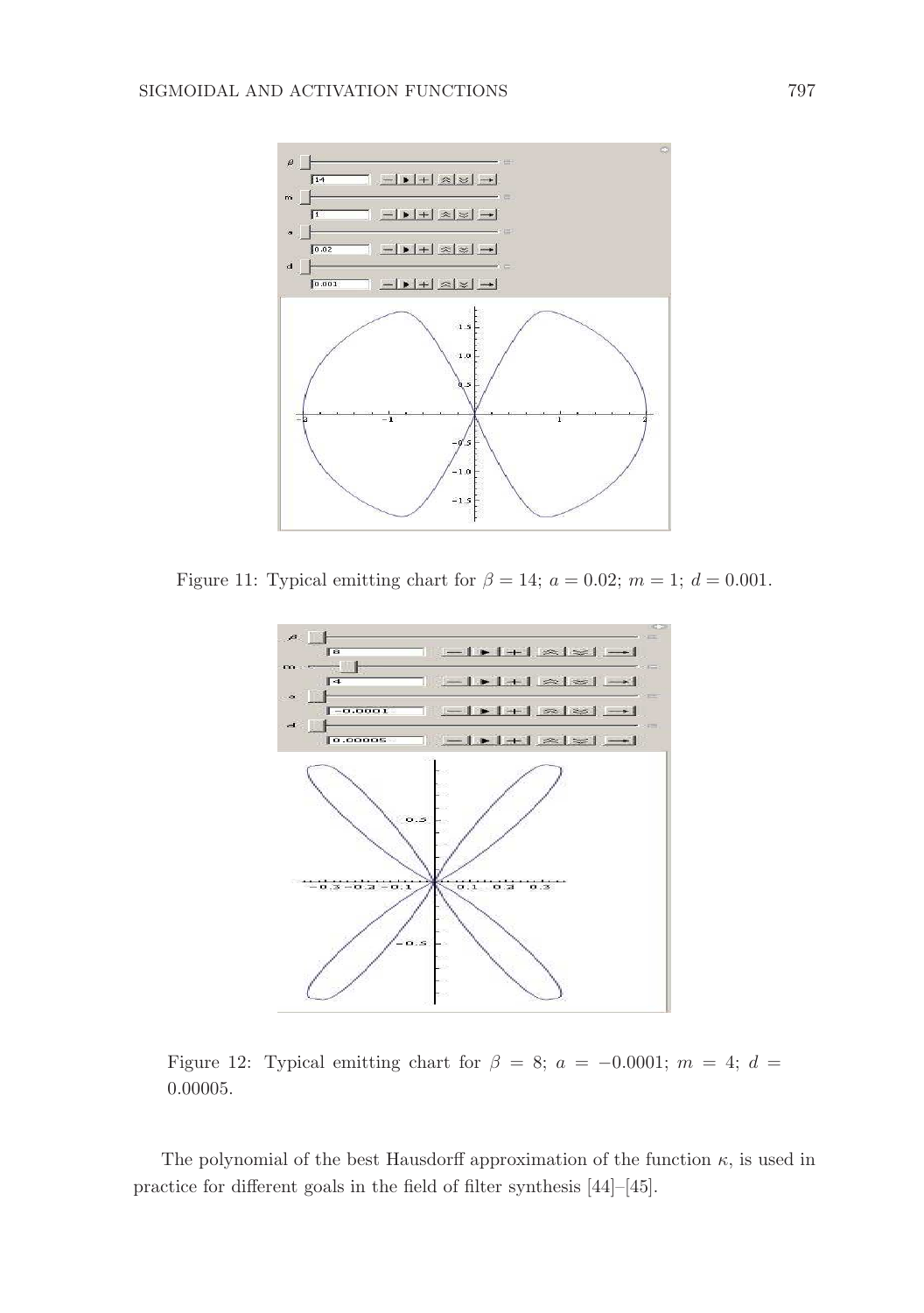| Week          | Cumulative number<br>of software faults. | Week | Cumulative number<br>of software faults |
|---------------|------------------------------------------|------|-----------------------------------------|
| ı             | 248                                      | 31   | 4351                                    |
|               | 262                                      | 32   | 4401                                    |
| $\frac{2}{3}$ | 372                                      | 33   | 44.39                                   |
| 4             | 526                                      | 34   | 4488                                    |
| 5             | 742                                      | 35   | 4548                                    |
| 6             | 958                                      | 36   | 4596                                    |
| 7.            | 1215                                     | 37   | 4629                                    |
| 8             | 1471                                     | 38   | 4680                                    |
| $\mathbf{9}$  | 1738                                     | 39   | 4713                                    |
| $-1O$         | 1936                                     | 40.  | 4749                                    |
| 11            | 1971                                     | 41   | 4783                                    |
| 12            | 2147                                     | 42   | 4817                                    |
| 13            | 2258                                     | 43   | 4849                                    |
| 14            | 2418                                     | 44   | 4877                                    |
| 15            | 2567                                     | 45   | 4901                                    |
| 16            | 2688                                     | 46.  | 4928                                    |
| $+7$          | 2809                                     | 47   | 4950                                    |
| 18            | 2925                                     | 48.  | 49.70                                   |
| 19            | 3326                                     | 49   | 4998                                    |
| 20            | 3205                                     | 50   | 5024                                    |
| 21            | 3348                                     | 51   | 5060                                    |
| 22            | 3476                                     | 52   | 5085                                    |
| 23            | 3573                                     | 53   | 5088                                    |
| 24            | 3719                                     | 54   | 5090                                    |
| 25            | 3750                                     | 55   | 5110                                    |
| 26            | 3952                                     | 56   | 5129                                    |
| 27            | 4048                                     | 57   | 5139                                    |
| 28            | 41.37                                    | 58   | 5167                                    |
| 29            | 4251                                     | 59   | 5186                                    |
| 30            | 4301                                     |      |                                         |

Figure 13: the "actual data to estimate the number of software residual faults" [37]–[38].



Figure 14: The fitted model  $M^*(t)$ .

For example a typical filter with a "pass-band" in the interval  $[0, 1 - d]$  is shown on the Fig. 15.

Consider the function

$$
D(t) = 1 - M(t). \tag{10}
$$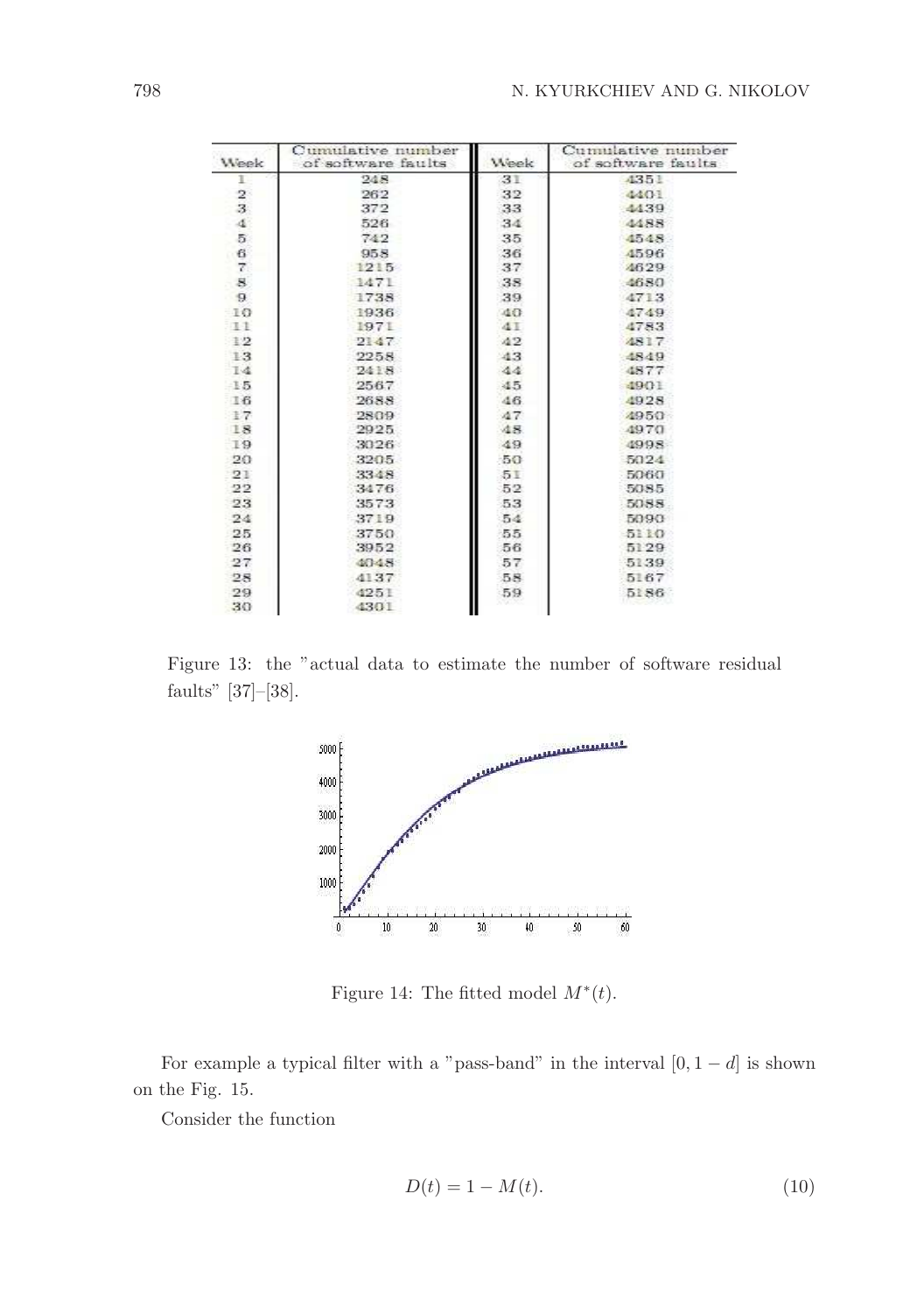

Figure 15: A typical filter with a "pass-band" in the interval  $[0, 1 - d]$  (see, for example  $[44]$ – $[45]$ ).



Figure 16: A typical "prototype filter" –  $D(t)$  for  $\beta = 30$ ;  $m = 2$ ;  $d = 0.001$ .

A typical "prototype filter" –  $D(t)$  is plotted on Fig. 16.

# 3.5. APPROXIMATING THE SPECIFIC "CANCER STEM CELL DATA"

We conclude that, the proposed model  $M(t)$  has three free parameters leading to greater flexibility in modeling various data types.

We will demonstrate this with another example - approximating the specific "Can-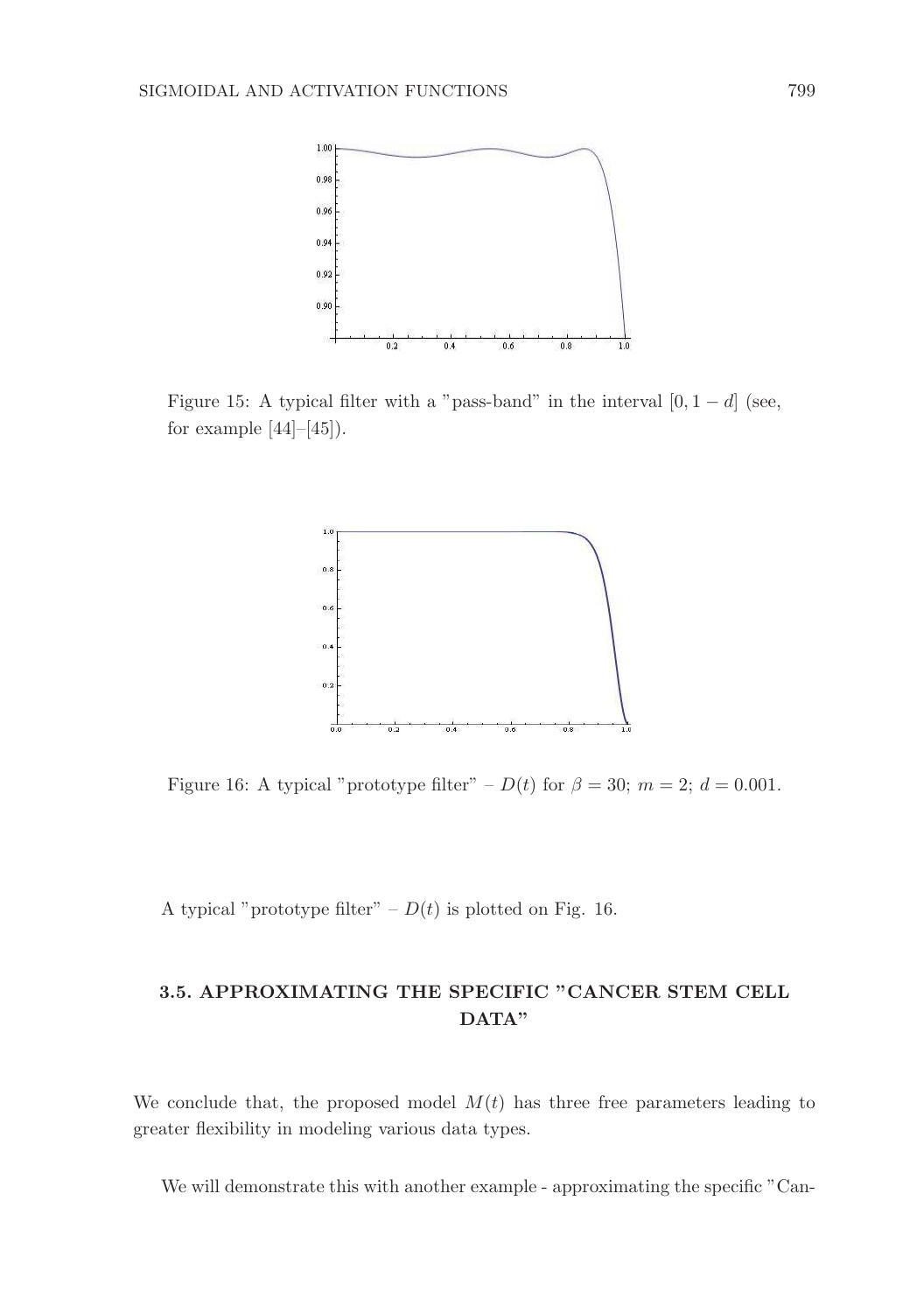

Figure 17: The fitted model  $M^*(t)$ .

cer Stem Cell data" (see, [51]):

 $Empirical_cdf :=$ {{0.3253, 0}, {0.58, 0}, {0.5964, 0.013}, {0.73, 0.013}, {0.747, 0.031}, {0.76, 0.031}, {0.7711, 0.048}, {0.79, 0.048}, {0.91, 0.084}, {0.9277, 0.093}, {1.035, 0.1022}, {1.036, 0.111}, {1.11, 0.1289}, {1.127, 0.1422}, {1.23, 0.1422}, {1.3012, 0.2356}, {1.3614, 0.2356}, {1.4819, 0.2844}, {1.5422, 0.4756}, {1.6084, 0.5244}, {1.6386, 0.6178}, {1.699, 0.7911}, {1.7831, 0.8756}, {1.8916, 0.9511}, {2.006, 0.9822},  ${2.2349, 0.9822}, {2.241, 1}, {2.4458, 1}.$ 

After that using the model  $M^*(t)$  for  $\omega = 1$ ,  $m = 8$ ,  $d = 0.95$  and  $\beta = 5.99671$  we obtain the fitted model (see, Fig. 17).

**Remark.** When  $\beta$  is even, the model  $W(t)$  can be used to approximate the impulse function shown in Fig. 18.

For  $\beta = 10$  and  $m = 30$  for the Hausdorff distance we get  $d = 0.0655016$  (see, Fig. 19).

# 4. APPENDIX.

Recall that the sigmoid functions in the interval  $[0, 1)$  are of the form

$$
M(t) = 1 - \left(\frac{\frac{1+d^{\frac{1}{m}}}{1-d^{\frac{1}{m}}}-t^{\beta}}{\frac{1+d^{\frac{1}{m}}}{1-d^{\frac{1}{m}}}+t^{\beta}}\right)^{m}.
$$
 (11)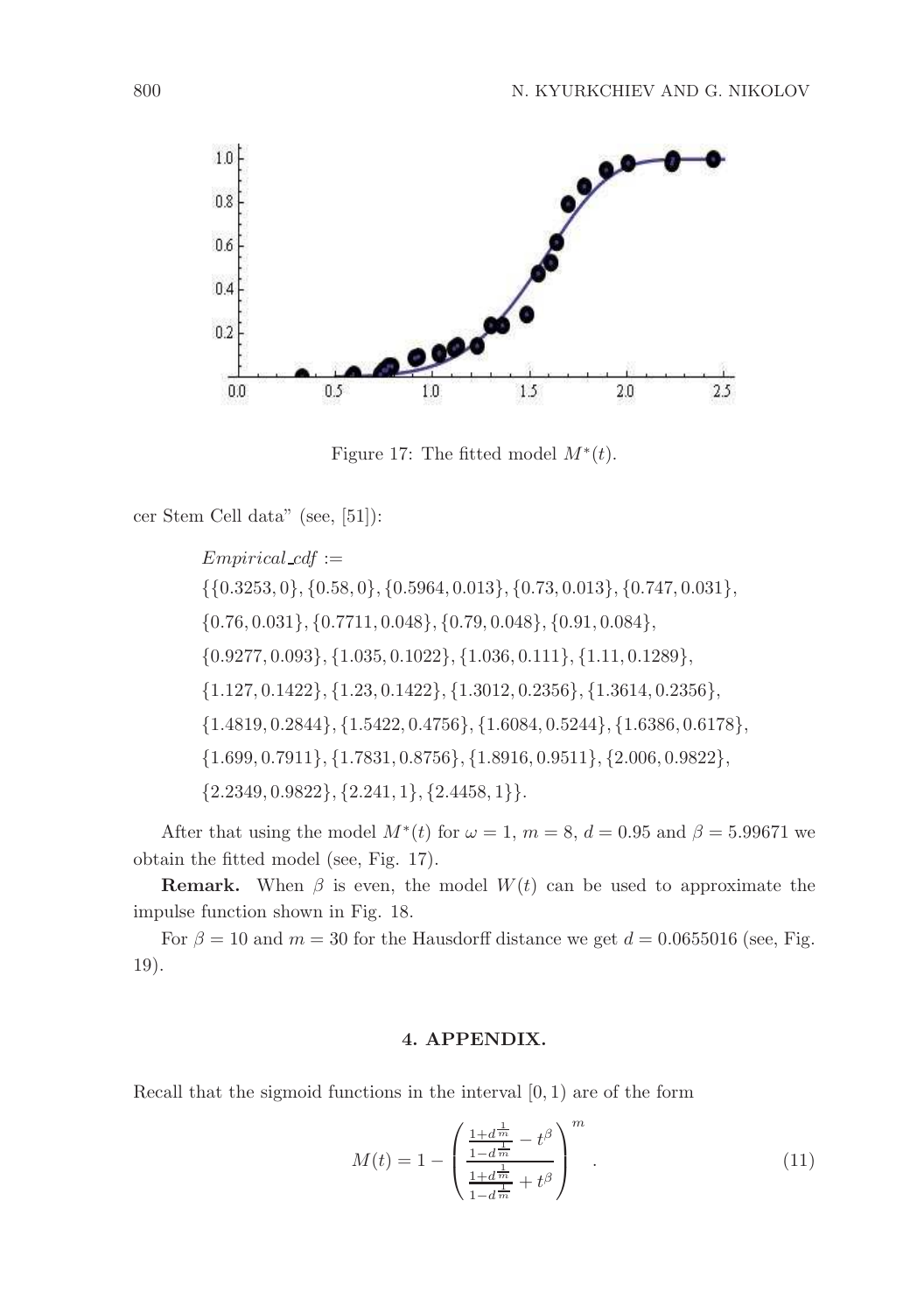

Figure 18: The impulse function  $v(t)$  for  $\beta = 8$ ;  $m = 26$ .



Figure 19: The function  $W(t)$  for  $m = 30$ ;  $\beta = 10$ ; H-distance  $d = 0.0655016$ .

We assume in what follows that parameters d, m and  $\beta$  obey the restrictions

$$
d \in (0, 1/2),
$$
  
\n
$$
m > 0,
$$
  
\n
$$
\beta > 0.
$$
\n(12)

It follows from (11) that  $M(1) = 1-d$  for all admissible m and  $\beta$ , and we are interested in the behavior of parameters m and  $\beta$  ensuring the equation (7),

$$
M(1-d) = d. \tag{13}
$$

We shall prove the following statement.

**Theorem 6.** (i) For any fixed  $d \in (0, 1/2)$  and  $m > 0$  there exists a unique  $\beta = \beta(d, m) > 0$  such that equation (13) holds true;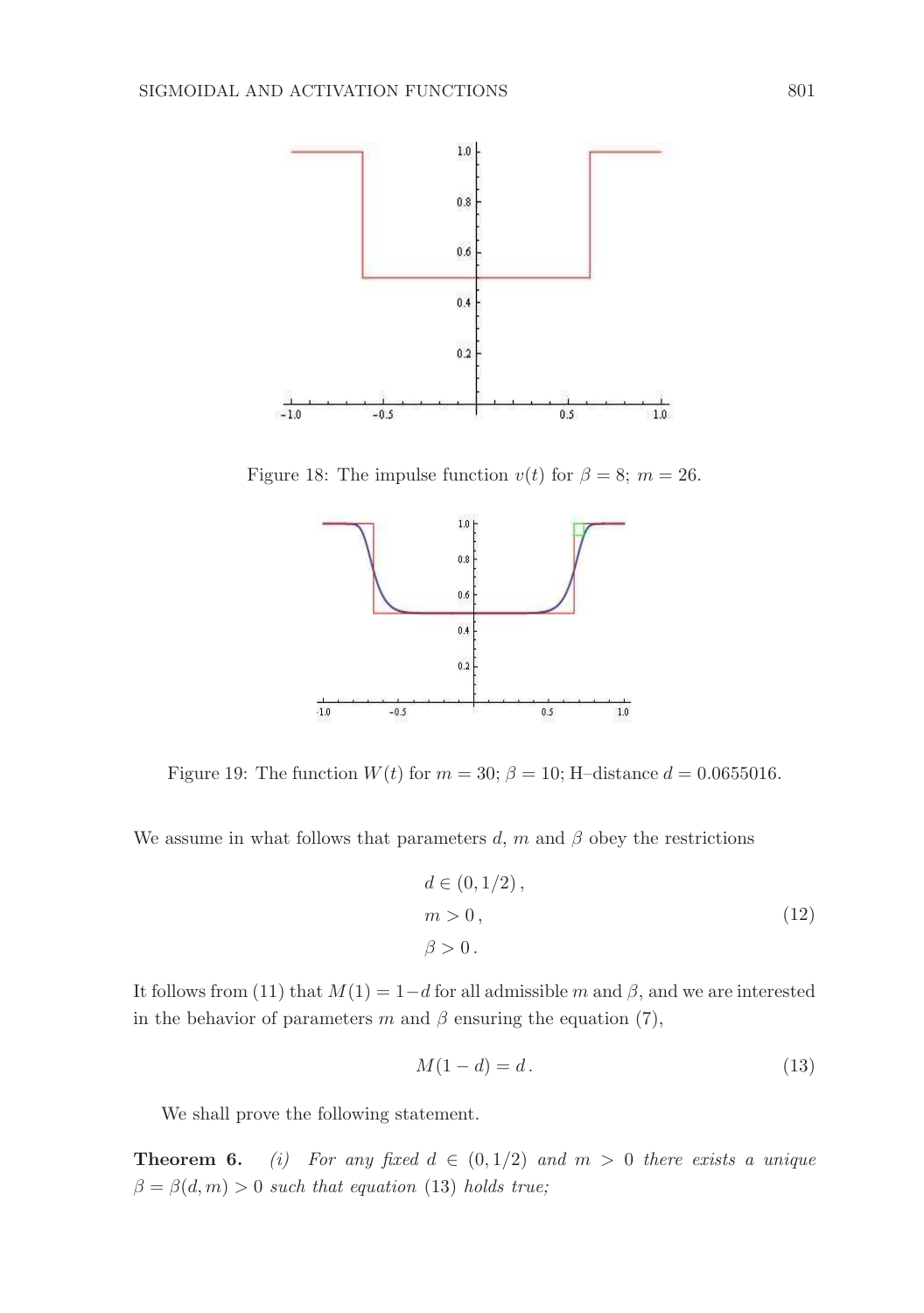(ii)  $\beta(d,m)$  is a monotonically increasing function of m and

$$
\beta(d,m) < \frac{\ln\left(\frac{\ln(1-d)}{\ln d}\right)}{\ln(1-d)} =: \widetilde{\beta} \,. \tag{14}
$$

For  $0 < m \leq 1$ , a sharper upper bound for  $\beta(d,m)$  is given by

$$
\beta(d,m) < \frac{\ln\left(\frac{1-(1-d)^{\frac{1}{m}}}{1+(1-d)^{\frac{1}{m}}}\right)}{\ln(1-d)} =: \overline{\beta}(d,m). \tag{15}
$$

Before proving Theorem 6, let us mention that (13) is equivalent, under assumptions (12), to the equation

$$
(1-d)^{\beta} = \frac{1 - \frac{(1-d)^{\frac{1}{m}} - d^{\frac{1}{m}}}{1 - [d(1-d)]^{\frac{1}{m}}}}{1 + \frac{(1-d)^{\frac{1}{m}} - d^{\frac{1}{m}}}{1 - [d(1-d)]^{\frac{1}{m}}}} =: \frac{1 - g(d, m)}{1 + g(d, m)}.
$$
(16)

We shall need the following

**Lemma 7.** (i) For every fixed  $m > 0$ ,

$$
g(d,m) = \frac{(1-d)^{\frac{1}{m}} - d^{\frac{1}{m}}}{1 - [d(1-d)]^{\frac{1}{m}}}
$$

is a monotonically decreasing function of d in the interval  $(0, 1/2)$ . Moreover,

$$
0 < g(d, m) < (1 - d)^{\frac{1}{m}} < 1 \tag{17}
$$

(ii) For every fixed  $d \in (0, 1/2)$ ,  $q(d, m)$  is a monotonically increasing function of m in the interval  $(0, \infty)$  and

$$
0 = \lim_{m \to 0+} g(d, m) < g(d, m) < \frac{\ln d - \ln(1 - d)}{\ln d + \ln(1 - d)} < 1. \tag{18}
$$

*Proof.* (i) The monotonicity of g with respect to d is obvious, and only the upper bound in (17) needs to be proved; it follows from the inequality

$$
\frac{y-x}{1-xy} \le y\,, \qquad 0 < x < y < 1\,,
$$

which is easily verified.

(ii) Let us set  $y = 1 - d$ ,  $x = d$ ,  $\alpha = 1/m$ , then we need to show that

$$
\varphi(\alpha) = \frac{y^{\alpha} - x^{\alpha}}{1 - x^{\alpha}y^{\alpha}}, \qquad 0 < x < y < 1,
$$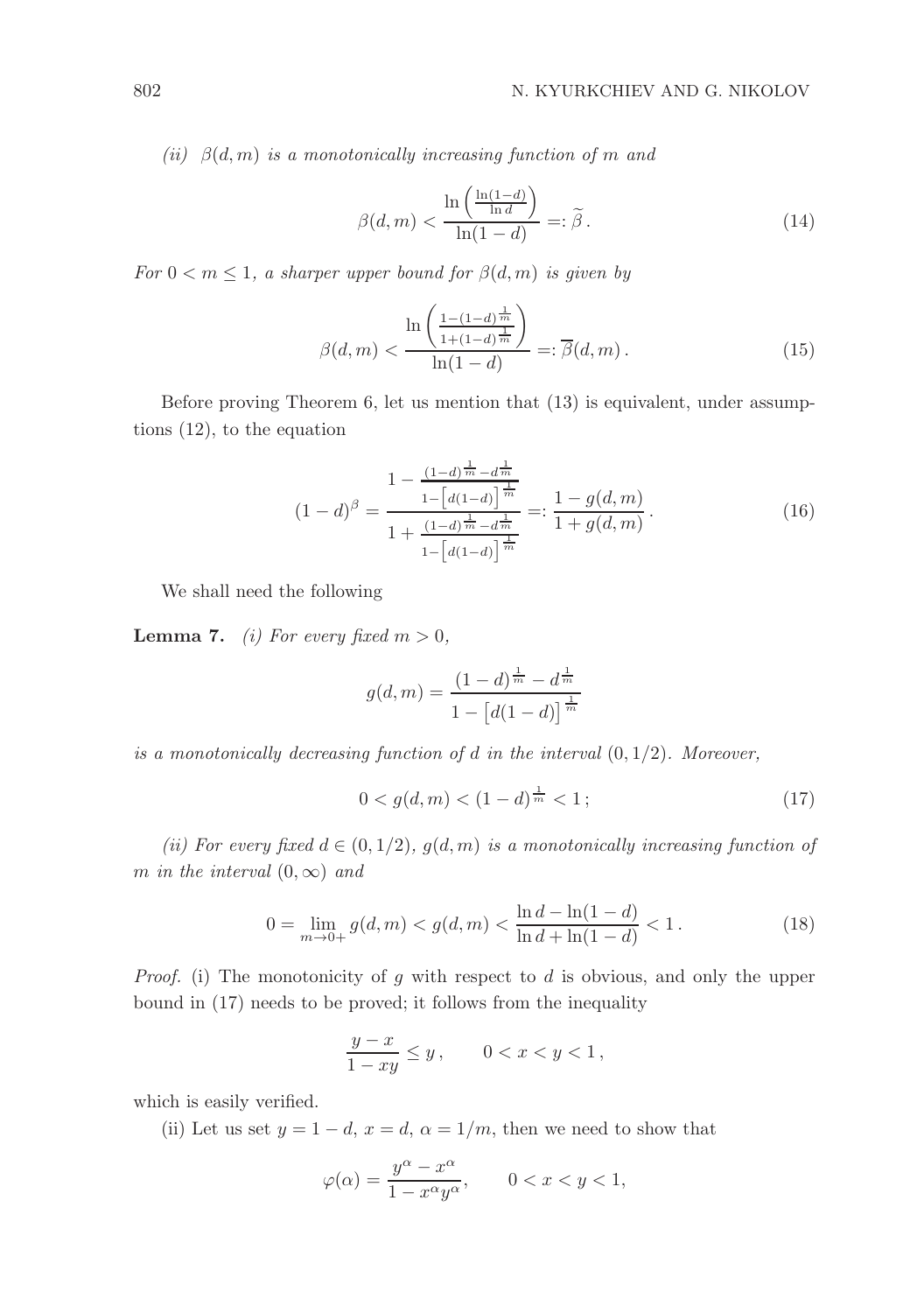is a monotonically decreasing function in  $(0, \infty)$ . After differentiation and some simplification we get

$$
\varphi'(\alpha) = \frac{(1-x^{2\alpha})(1-y^{2\alpha})}{(1-x^{\alpha}y^{\alpha})^2} \left[\frac{y^{\alpha}}{1-y^{2\alpha}} \ln y - \frac{x^{\alpha}}{1-x^{2\alpha}} \ln x\right],
$$

hence it suffices to show that

$$
\psi_1(x) = \frac{x^{\alpha}}{1 - x^{2\alpha}} \ln x
$$

is a decreasing function in  $(0, 1)$ . We have

$$
\psi_1'(x) = \frac{x^{\alpha - 1}(1 + x^{2\alpha})}{1 - x^{2\alpha})^2} \left[ \frac{1 - x^{2\alpha}}{1 + x^{2\alpha}} + \alpha \ln x \right] =: \frac{x^{\alpha - 1}(1 + x^{2\alpha})}{1 - x^{2\alpha})^2} \psi_2(x).
$$

Since  $\psi_2(1) = 0$  and

$$
\psi_2'(x)=\frac{\alpha(1-x^{2\alpha})^2}{x(1+x^{2\alpha})^2}>0\,,\qquad 00\,,
$$

it follows that  $\psi_2(x) < 0$  for  $x \in (0,1)$ , and therefore  $\psi'_1(x) < 0$  for  $x \in (0,1)$ . Consequently,  $\varphi(\alpha)$  is decreasing in  $(0, \infty)$ , whence  $g(d, m)$  is an increasing function of m in  $(0, \infty)$ . Now the upper bound in (18) follows from  $q(d, m) < \lim_{m \to +\infty} q(d, m)$ and application of the L´Hospital rule to the right-hand side.  $\Box$ 

**Corollary 8.** For every fixed  $d \in (0, 1/2)$ , the function

$$
h(d,m) = \frac{1 - g(d,m)}{1 + g(d,m)}
$$

is a monotonically decreasing function of m in the interval  $(0, \infty)$ . Moreover,

$$
1 > h(d, m) > \frac{\ln(1 - d)}{\ln d}
$$

and

$$
h(d,m) > \frac{1 - (1 - d)^{\frac{1}{m}}}{1 + (1 - d)^{\frac{1}{m}}}.
$$

*Proof of Theorem 6.* Assume that  $d \in (0, 1/2)$  and  $m > 0$  are fixed. Since

$$
f(\beta) = (1 - d)^{\beta}
$$

is a continuous and strictly monotonically decreasing function in  $(0, \infty)$ , with  $f(0) = 1$ and  $\lim_{\beta \to +\infty} f(\beta) = 0$ , it follows from Corollary 8 and the Weierstrass theorem that there exists a unique  $\beta = \beta(d, m) > 0$  such that  $f(\beta) = h(d, m)$ . Thus, equation (16), and thereby (13), has a unique solution  $\beta = \beta(d, m) > 0$ .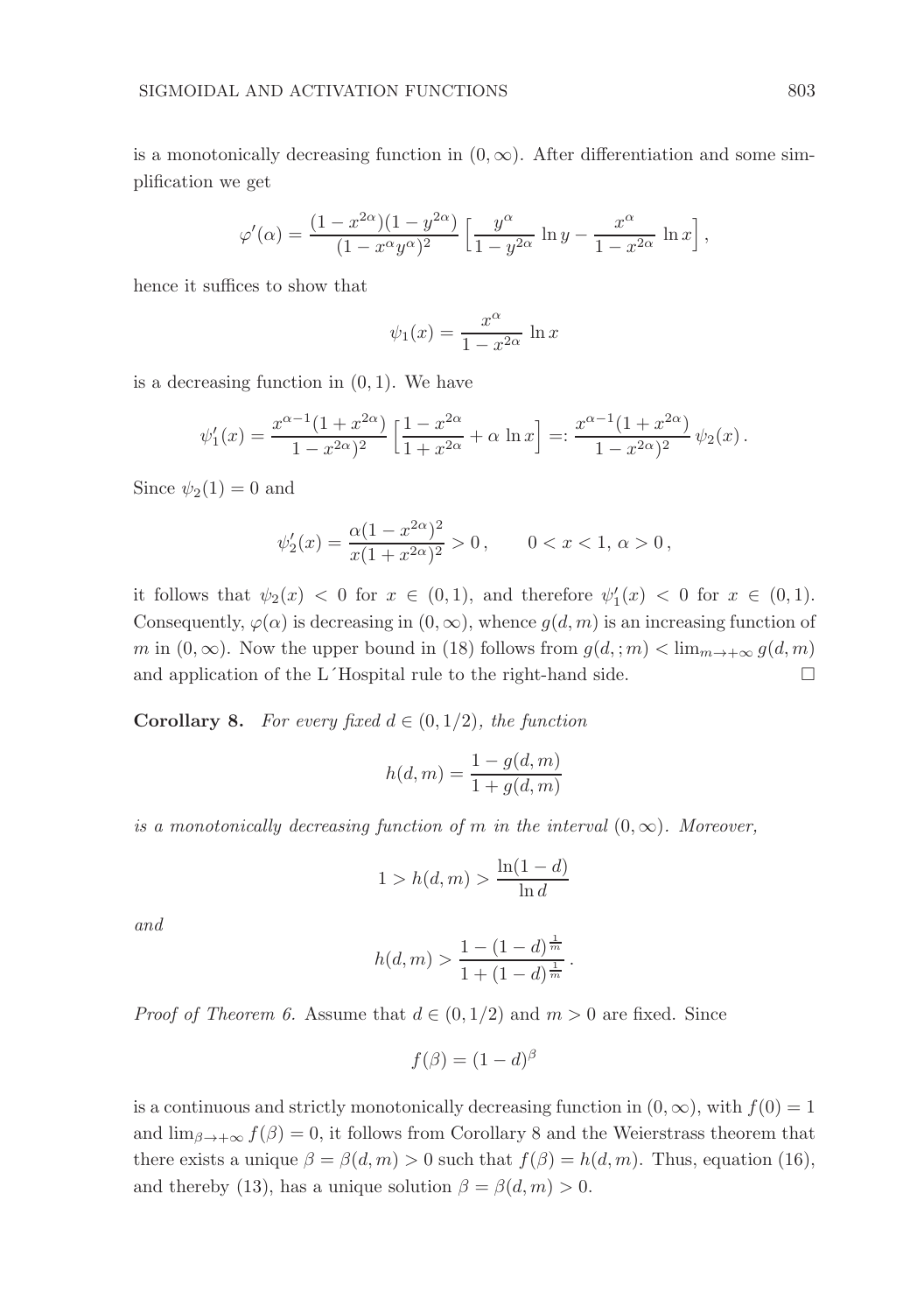Using again Corollary 8, we conclude that if  $0 < m_1 < m_2$ , then  $h(d, m_1) >$  $h(d, m_2)$ . Since  $f(\beta)$  is monotonically decreasing, it follows that  $\beta(d, m_1) < \beta(d, m_2)$ , thus  $\beta(d, m)$  is a monotonically increasing function of m.

To derive the upper bounds for  $\beta(d, m)$  in (14) and (15), we consider the equations

$$
f(\beta) = \frac{\ln(1-d)}{\ln d}
$$
 and  $f(\beta) = \frac{1 - (1-d)^{\frac{1}{m}}}{1 + (1-d)^{\frac{1}{m}}}$ ,

whose solutions are respectively

$$
\widetilde{\beta}(d) = \frac{\ln\left(\frac{\ln(1-d)}{\ln d}\right)}{\ln(1-d)} \text{ and } \overline{\beta}(d,m) = \frac{\ln\left(\frac{1-(1-d)^{\frac{1}{m}}}{1+(1-d)^{\frac{1}{m}}}\right)}{\ln(1-d)}.
$$

According to Corollary 8, the right-hand sides of the above equations are lower bounds for  $h(d, m)$ . Since f is a decreasing function of  $\beta$ , it follows that  $\beta(d, m) < \tilde{\beta}(d)$  and  $\beta(d, m) < \tilde{\beta}(d, m)$  $\beta(d, m) < \overline{\beta}(d, m).$ 

**Remark 9.** It can be seen that  $\tilde{\beta}(d)$  provides a good approximation to  $\beta(d, m)$ when m is large, while when m is small (i.e., close to 0) a very good approximation to  $\beta(d,m)$  is furnished by  $\overline{\beta}(d,m)$ .

## 5. CONCLUSION

In this paper we study the possibility of approximating the functions  $\kappa(t)$  and  $v(t)$ with the new families with respect to Hausdorff distance.

Some applications are also given.

We further plan to extend the Distributed Platform for e-Learning (DisPeL) [46]– [50] with specialized modules for simulation of Hausdorff type diagram functions and prototype filters.

## ACKNOWLEDGMENTS

This work has been accomplished with the financial support by the Grant No BG05M2 OP001-1.001-0003, financed by the Science and Education for Smart Growth Operational Program (2014-2020) and co-financed by the European Union through the European structural and Investment funds.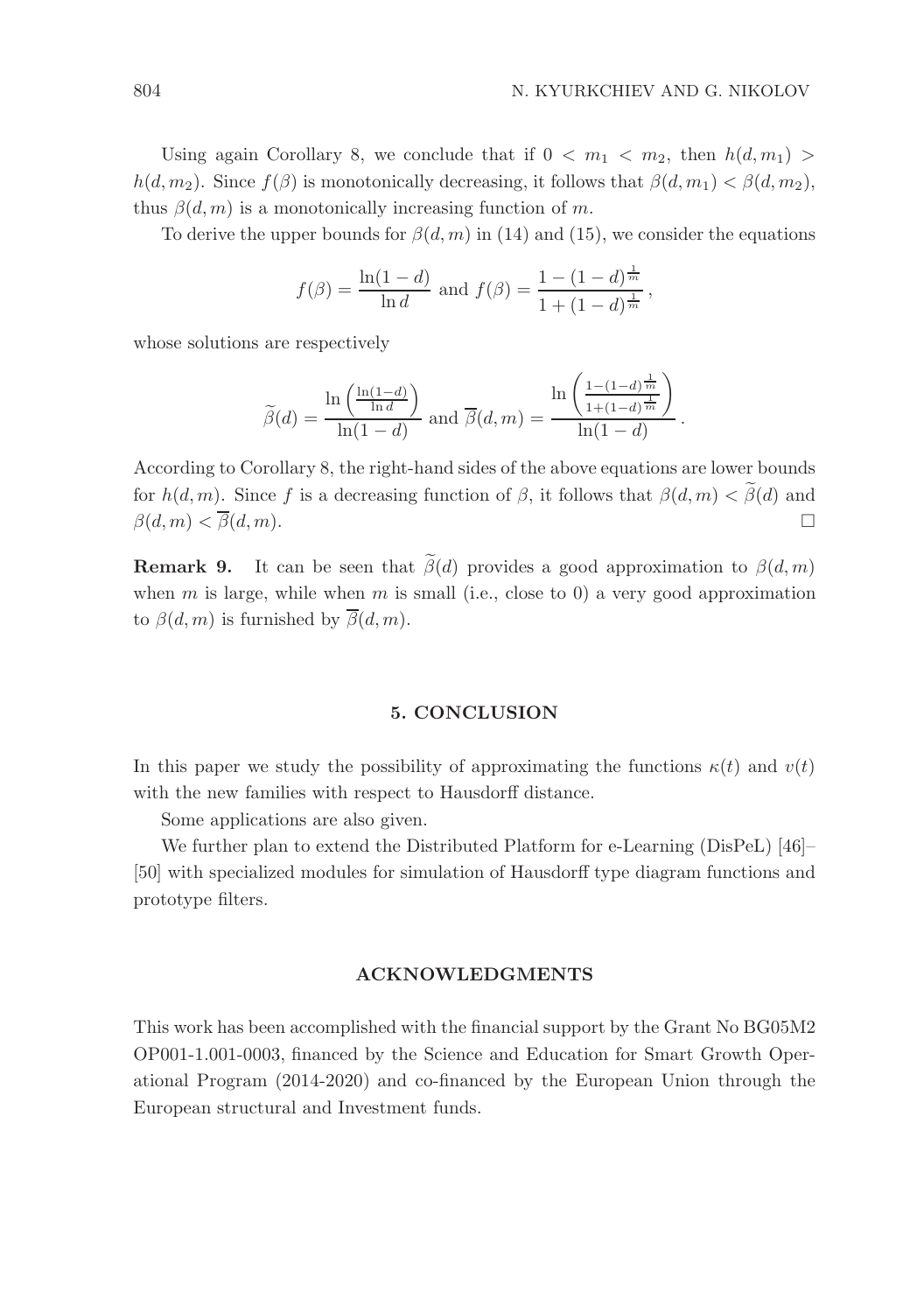# **REFERENCES**

- [1] G. Cybenko, Approximation by superpositions of a sigmoidal function, Math. Control Signal., 2 (1989), 303–314.
- [2] Z. Chen, F. Cao, The approximation operators with sigmoidal functions, Comput. Math. Appl., 58 (2009), 758–765.
- [3] N. Guliyev, V. Ismailov, A single hidden layer feedforward network with only one neuron in the hidden layer san approximate any univariate function, Neural Computation, 28 (2016), 1289–1304.
- [4] D. Costarelli, R. Spigler, Approximation results for neural network operators activated by sigmoidal functions, Neural Networks, 44 (2013), 101–106.
- [5] D. Costarelli, G. Vinti, Convergence for a family of neural network operators in Orlicz spaces, Mathematische Nachrichten, 290, No. 2-3 (2017), 226–235.
- [6] D. Costarelli, R. Spigler, Constructive Approximation by Superposition of Sigmoidal Functions, Anal. Theory Appl., 29 (2013), 169–196.
- [7] B. I. Yun, A Neural Network Approximation Based on a Parametric Sigmoidal Function, Mathematics, 7 (2019), 262.
- [8] N. Kyurkchiev, Comments on the Yun's algebraic activation function. Some extensions in the trigonometric case, Dynamic Systems and Applications, 28, No. 3 (2019), 533–543.
- [9] J. Dombi, Z. Gera, The approximation of piecewise linear membership functions and Likasiewicz operators, Fuzzy Sets and Systems, 154 (2005), 275–286.
- [10] J. Dombi, T. Jonas, Z. Toth, G. Arva, The omega probability distribution and its applications in reliability theory, Quality and Reliability Engineering International, (2018), 1–27.
- [11] N. Kyurkchiev, A. Andreev, Approximation and Antenna and Filters synthesis. Some Moduli in Programming Environment MATHEMATICA, LAP LAMBERT Academic Publishing, Saarbrucken, 150 pp., (2014), ISBN 978-3-659-53322-8.
- [12] B. Sendov, Hausdorff Approximations, Kluwer, Boston (1990).
- [13] B. Sendov, V. Popov, The exact asymptotic behavior of the best approximation by algebraic and trigonometric polynomials in the Hausdorff metric, Math. USSR-Sb,, Moscow, 89, No. 131 (1972), 138–147 (in Russian).
- [14] P. Petrushev, V. Popov, Rational Approximation of Real Functions, Cambridge University Press, (1987) (371 pages).
- [15] K. Ivanov, V. Totik, Fast Decreasing Polynomials, Constructive Approx., 6 (1990), 1–20.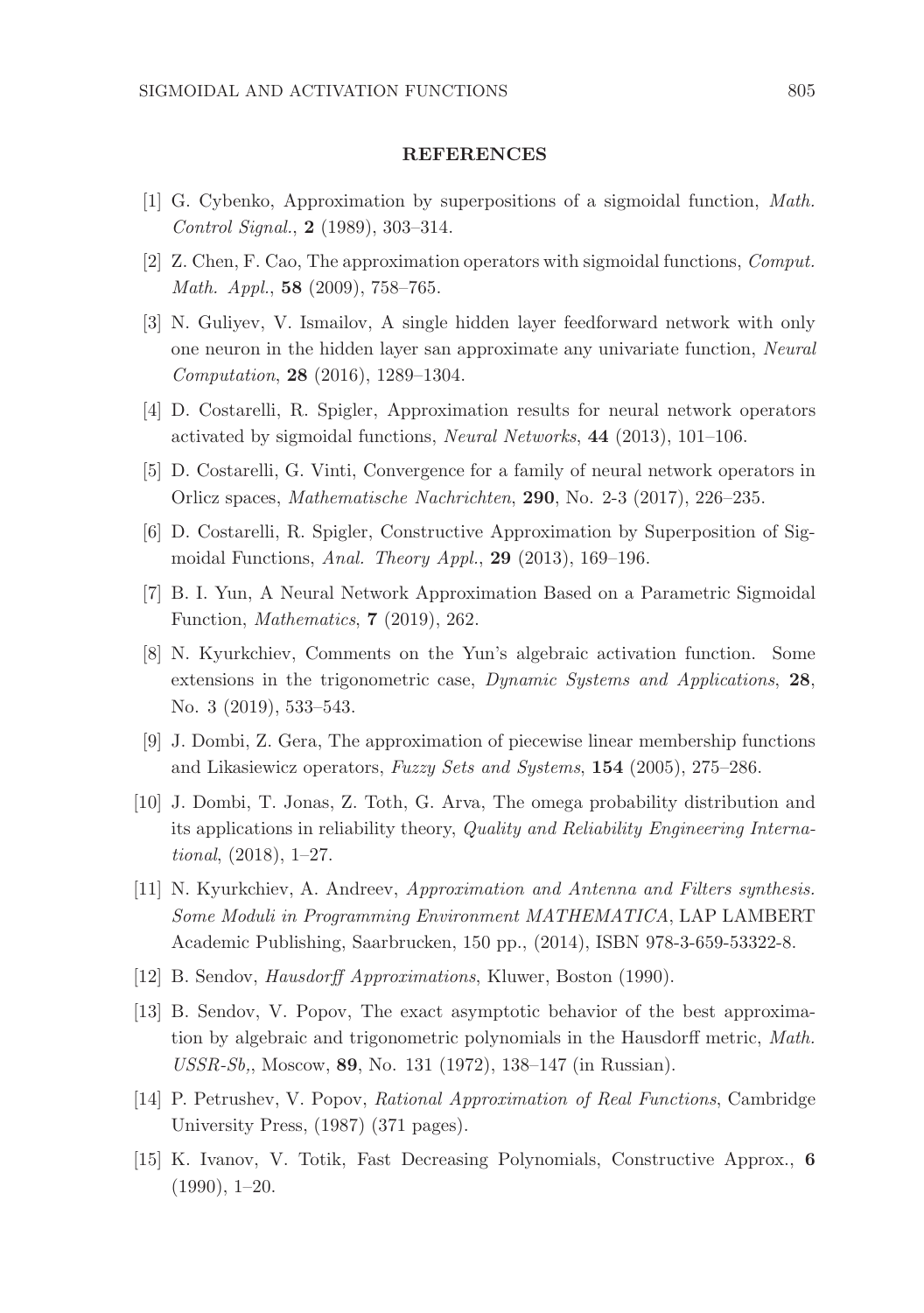- [16] S. Tashev, Approximation of bounded sets on the plane in Hausdorff metric, C.R. Acad. Bulgare Sci., 29, No 4 (1976), 465–468. (in Russian)
- [17] R. Anguelov, S. Markov, B. Sendov, On the Normed Linear Space of Hausdorff Continuous Functions. In: Lirkov, I., et al (eds): Lecture Notes in Computer Science, 3743, Springer, (2006), 281–288.
- [18] R. Anguelov, S. Markov, B. Sendov, Algebraic Operations on the Space of Hausdorff Continuous Functions. In: Bojanov, B. (ed.): Constructive Theory of Functions, Prof. M. Drinov Academic Publ. House, Sofia (2006), 35–44.
- [19] R. Anguelov, S. Markov, B. Sendov, The Set of Hausdorff Continuous Functions - the Largest Linear Space of Interval Functions, Reliable Computing 12 (2006), 337–363.
- [20] N. Kyurkchiev, S. Markov, On the Hausdorff distance between the Heaviside step function and Verhulst logistic function, J. Math. Chem.,  $54$ , No. 1 (2016), 109–119.
- [21] N. Kyurkchiev, A Note on the Volmer's Activation (VA) Function, C. R. Acad. Bulg. Sci., 70, No. 6 (2017), 769–776.
- [22] N. Kyurkchiev, S. Markov, Sigmoid functions: Some Approximation and Modelling Aspects, LAP LAMBERT Academic Publishing, Saarbrucken (2015), ISBN: 978-3-659-76045-7.
- [23] N. Kyurkchiev, A. Iliev, S. Markov, Some techniques for recurrence generating of activation functions, LAP LAMBERT Academic Publishing, (2017), ISBN: 978-3-330-33143-3.
- [24] N. Kyurkchiev, A. Iliev, A. Rahnev, Some Families of Sigmoid Functions: Applications to Growth Theory, LAP LAMBERT Academic Publishing, (2019), ISBN: 978-613-9-45608-6.
- [25] N. Kyurkchiev, A. Iliev, A. Rahnev, A new class of activation functions based on the correcting amendments of Gompertz-Makeham type, Dynamic Systems and Applications, 28, No. 2 (2019), 243–257.
- [26] N. Pavlov, A. Iliev, A. Rahnev, N. Kyurkchiev, Some software reliability models: Approximation and modeling aspects, LAP LAMBERT Academic Publishing, (2018), ISBN: 978-613-9-82805-0.
- [27] N. Pavlov, A. Iliev, A. Rahnev, N. Kyurkchiev, Nontrivial Models in Debugging Theory (Part 2), LAP LAMBERT Academic Publishing, (2018), ISBN: 978-613- 9-87794-2.
- [28] A. Iliev, N. Kyurkchiev, A. Rahnev, T. Terzieva, Some models in the theory of computer viruses propagation, LAP LAMBERT Academic Publishing, (2019), ISBN: 978-620-0-00826-8.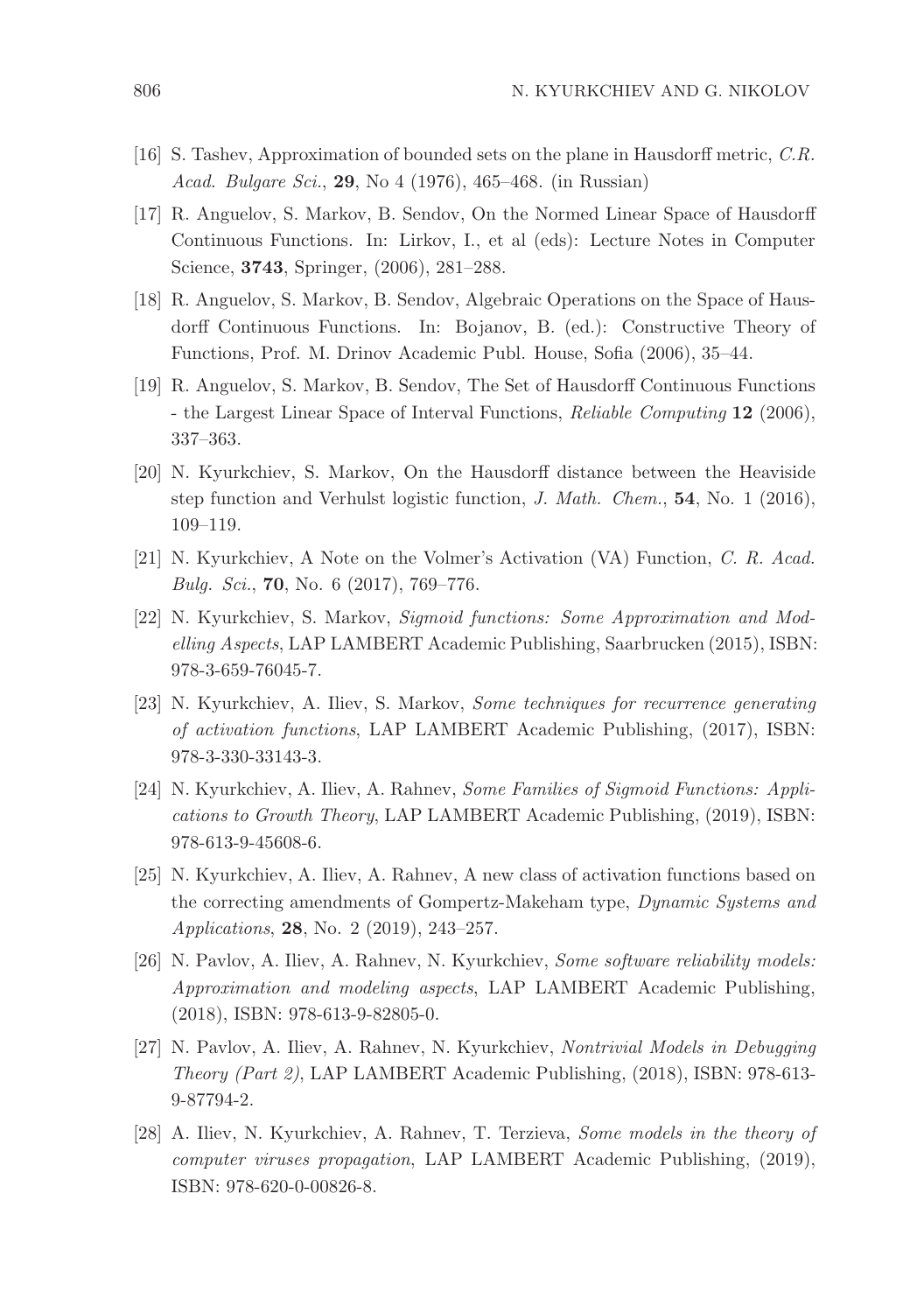- [29] S. Markov, A. Iliev, A. Rahnev, N. Kyurkchiev, A note on the Log-logistic and transmuted Log-logistic models. Some applications, Dynamic Systems and Applications, 27, No. 3 (2018), 593–607.
- [30] S. Markov, N. Kyurkchiev, A. Iliev, A. Rahnev, On the approximation of the generalized cut functions of degree  $p+1$  by smooth hyper-log-logistic function, Dynamic Systems and Applications, 27, No. 4 (2018), 715–728.
- [31] N. Pavlov, A. Iliev, A. Rahnev, N. Kyurkchiev, N., On Some Nonstandard Software Reliability Models, *Dynamic Systems and Applications*, **27**, No. 4 (2018), 757–771.
- [32] S. Markov, A. Iliev, A. Rahnev, N. Kyurkchiev, A Note On the Three-stage Growth Model, Dynamic Systems and Applications, 28, No. 1 (2019), 63–72.
- [33] A. Golev, T. Djamiykov, N. Kyurkchiev, Sigmoidal Functions in Antenna-feeder Technique, International Journal of Pure and Applied Mathematics, 116, No. 4 (2017), 1081–1092.
- [34] N. Kyurkchiev, A. Andreev, Hausdorff approximation of functions different from zero at one point -implementation in programming environment MATHEMAT-ICA, Serdica Journal of Computing, 7, No. 2 (2013), 135–142.
- [35] N. Kyurkchiev, A. Andreev, Synthesis of slot aerial grids with Hausdorff-type directive patterns - implementation in programming environment MATHEMAT-ICA, Compt. rend. Acad. bulg. Sci., 66, No. 11 (2013), 1521–1528.
- [36] I. Okorie, S. Nadarajah, On the omega probability distribution, Quality and Reliability Engineering International, (2019), 1–6.
- [37] T. Mitsuhashi, A method of software quality evaluation, JUSE Press, Tokyo (1981). (in Japanese)
- [38] D. Satoh, A discrete Gompertz equation and a software reliability growth model, IEICE Trans. Inf. and Syst., E83-D, No. 7 (2000), 1508-1513.
- [39] Bl. Sendov, H. Schinev, N. Kjurkchiev, Hausdorff-synthesis of aerial grids in scanning the directive diagram, Electropromishlenost i Priboroostroene, ISSN 0013-5763; 16, No 5 (1981), 203–205 (in Bulgarian).
- [40] N. Kyurkchiev, Synthesis of slot aerial grids with Hausdorff type directive patterns, PhD Thesis, Department of Radio-Electronics, VMEI, Sofia, (1979) (in Bulgarian).
- [41] N. Kyurkchiev, Bl. Sendov, Approximation of a class of functions by algebraic polynomials with respect to Hausdorff distance, Ann. Univ. Sofia, Fac. Math., 67 (1975), 573–579 (in Bulgarian).
- [42] N. Kyurkchiev, S. Markov, On the numerical approximation of the "cross" set, Ann. Univ. Sofia, Fac. Math., 66 (1974), 19–25 (in Bulgarian).